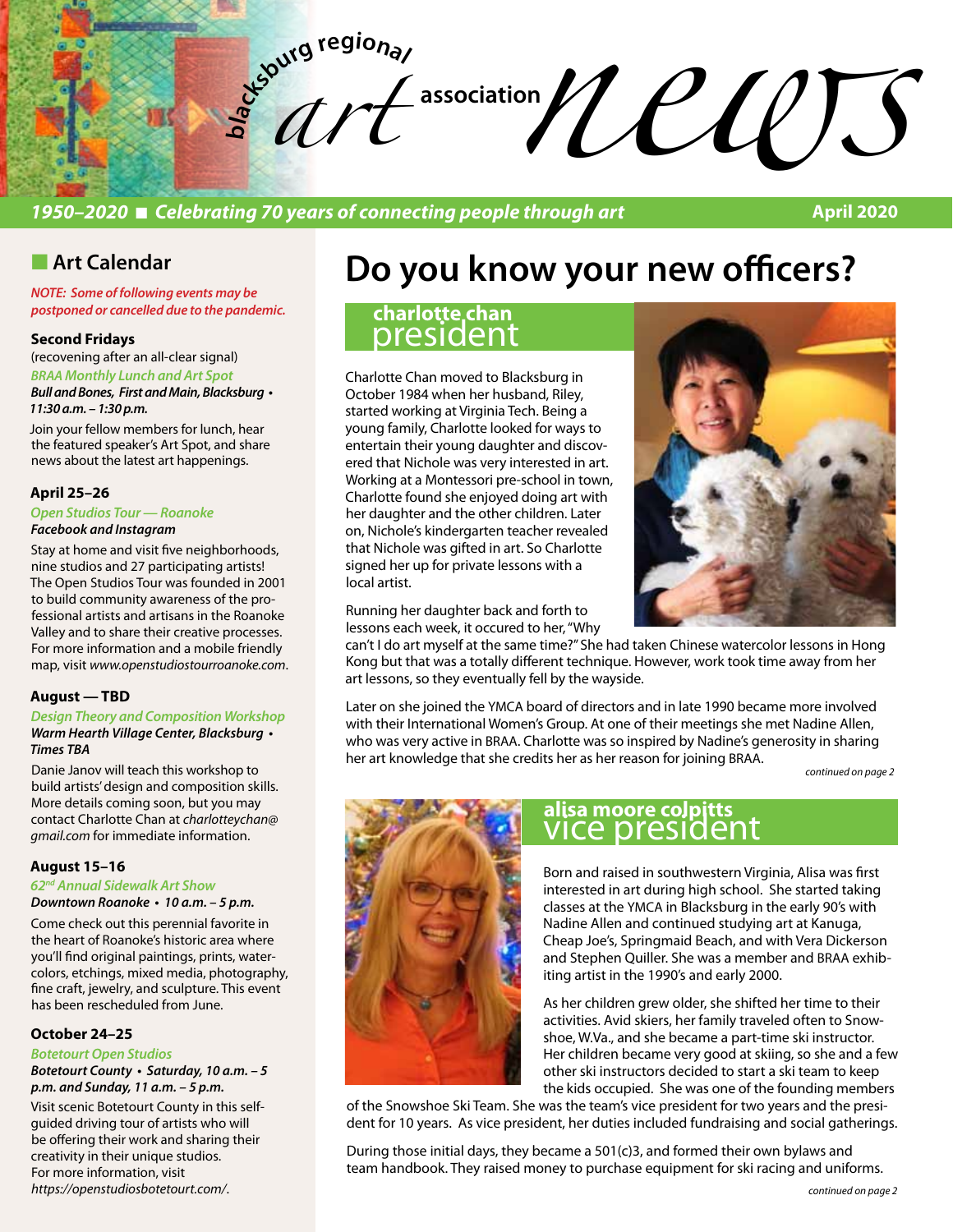

### secretary **sue hossack**

Originally from the United Kingdom, Sue now resides in Christiansburg with her husband, Mike Crawley. She moved to the United States in 1982, and has lived in New Jersey; Rhode Island; Atlanta, Ga.; and Saint Augustine, Fl. She moved to the New River Valley in 2004.

Although she studied art in high school there was never much time for painting once she graduated with a degree in Pure Mathematics and embarked on a career in software engineering. In 2001, she decided to change careers and retrained as an occupational therapist, which she felt

would make more use of her creative talents. She retired in 2012, with the ambition of finally getting back to painting.

She began taking art classes at the Studio School in Roanoke and with local artist Shaun Whiteside in Blacksburg. Her preferred medium is acrylic but she also paints with ink and watercolor. She is fascinated by the play of light on water, and the effect of shadows, which is noticeable in her paintings of trees, animals, and boats. She also makes stained glass pieces and has a studio in Christiansburg with two other artists.

Sue states that when she finally started taking painting classes, she did not know what she wanted to paint. She started going over photos she had taken from travels over the years to places such as Peru, Thailand, South Africa, and of course England and Wales. The first ink drawing she did was of a boat on a dock from a photo taken years before. She discovered she had taken lots of pictures of boats in the past, which began serving as inspiration. Sue was attracted by the play of light on water, the curve of boats and their reflections. She also enjoy hiking and nature, so some of her paintings are of flowers and leaves.

In addition to serving as BRAA secretary, Sue is also dedicating her computer expertise as the association's web administrator and Facebook administrator.

### ■ **alisa** *continued from page 1*

When she became president, her duties were to run all business meetings, be the liaison between the team and mountain management, hire and keep coaches' schedules, send notifications to all parents and team members, and schedule races with other teams. She worked diligently with Snowshoe mountain management to ensure the ski team had dedicated slope time every weekend for practice. By working in harmony, they established a successful team.

Now that her children are grown and she has retired from her position on the mountain. she is happy to return to her art and settle her roots back in Blacksburg. She is looking forward to working once again with BRAA.  $\blacksquare$ 

### ■ charlotte *continued from page 1*

She took a collage class from Nadine through the YMCA. Then Nadine encouraged her to join their Tuesday Night Painting Group. She approached Charlotte one day and told her she just had to take a workshop offered by BRAA called BIG COLOR, BIG SHAPES! But she felt she was not prepared to be with a group of experienced artists and sat in a corner without any image on hand to paint. Another member, Nancy Hedges, helped her get started and offered advice: "Paint every day, no matter how much you can do!" So Charlotte followed her advice.

Charlotte has such a long tenure with BRAA that she cannot remember exactly when she started attending board meetings. When Gerri Young came on board as president, Charlotte agreed to be co-vice president with Teri Hoover since they both traveled frequently.

While serving as vice president, Charlotte led the charge in bringing BRAA-sponsored workshops to members and the community. Believing it is crucial to provide affordable and high-quality art classes to members, she has tapped into talented local instructors as well as negotiated nationally-known artists to teach in our area. She is currently working on bringing well-known artist Keiko Tanabe to our area in October and Mark Mehaffey in May 2022.

Six years after agreeing to be co-vice president, she has stepped in as president and feels humbled by the confidence the board has placed in her. She expresses gratitude at having Alisa Colpitts and Sue Hossack serving as vice president and secretary. She is aware that hard work is ahead with budget planning as well as focusing on our organization's future. She is thankful for Gerri Young's leadership and diligent service and looks forward to working together to further advance our association.  $\blacksquare$ 

# **Online art opportunities abound**

As the pandemic spreads and our time at home stretches on, the good news is the increasing opportunities for online art instruction. In addition to watching your favorite artist's YouTube demonstrations, you can view free art videos from companies that want to direct attention to their offerings. Streamline Art Videos is posting **Artist of the Day videos** on Facebook daily at 3 p.m. Check it out at *https://www.facebook.com/StreamlineArtVideo/.* Studio 56 Boutique (all things urban sketching) has been live-streaming interviews with creatives, many of which were recorded and can be viewed on **Studio 56 Facebook** and the **Studio 56 Youtube** channel. The **Virginia Museum of Fine Arts** (of which BRAA is an affiliate) is offering viewing access to their collection as well as activities on their home page at *https://www.vmfa.museum/*. Or participate in one of BRAA's Facebook activities! You may join the group, **Art at a Social Distance**, where members create and submit art around a daily theme. Or if a daily assignment isn't your cup of tea, submit your work to the **Seclusion Art** photo album by emailing your image to *sue@ot-care.com* or *younggerri@gmail.com*.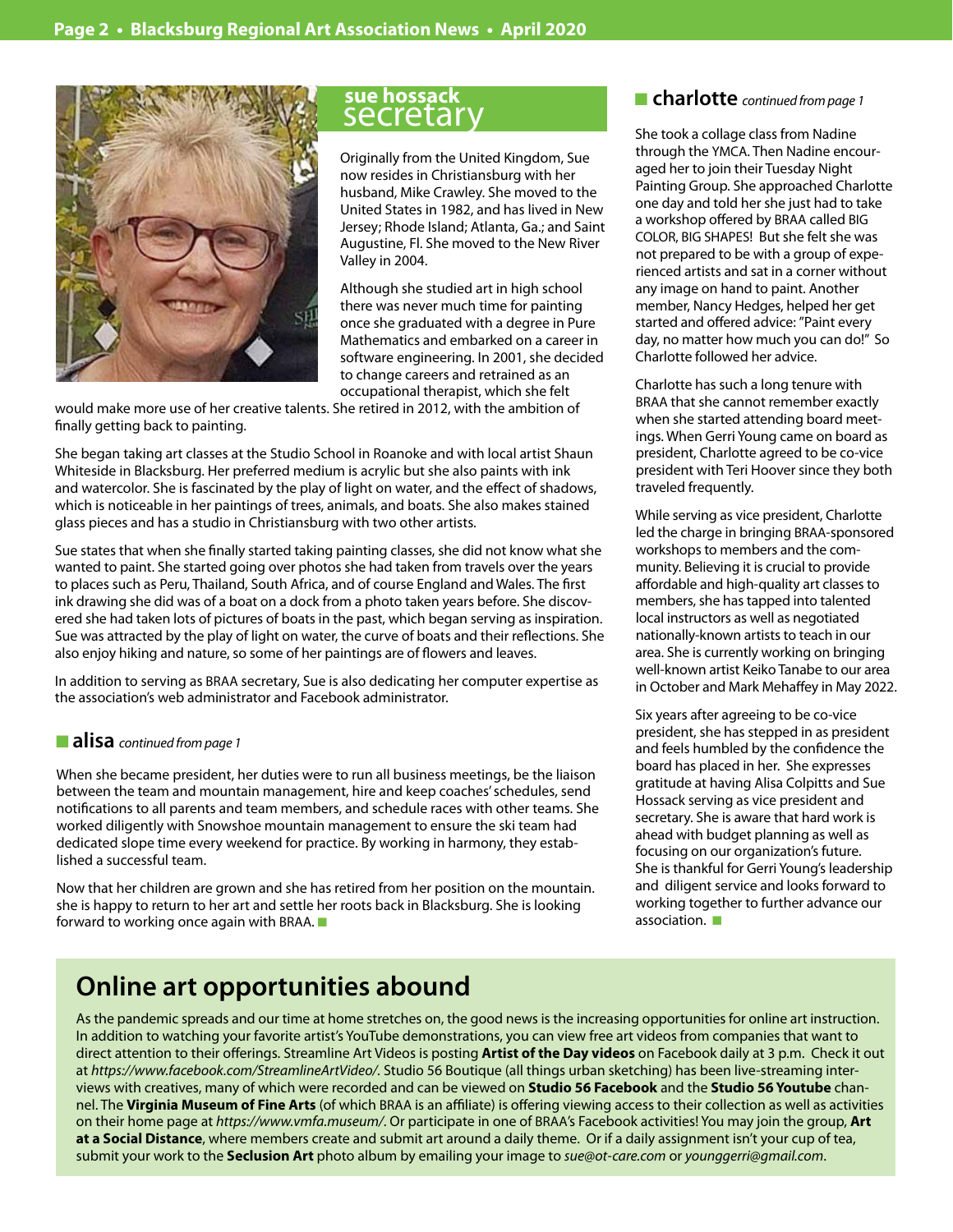# **30 days of drawing with Amy** *Materials Guide for Sketching*

A wise teacher once said, "what you're really looking for can't be found in the art supply store." In other words, art supplies do not make the artist. Having said that, they can be a help or a hindrance. Get acquainted with your media. What follows are a few of my thoughts and practices regarding drawing supplies. My best advice is to do a lot of experimenting on your own, ask others "how'd you do that?," and embrace a spirit of playfulness. Every drawing will teach us something if we are listening. There is no "formula" for success, and if there were, I would tell you to run away! The best stuff happens when we dwell in the spirit of curiosity and experimentation.



*Amy D'Apice*

*"Working yourself out of a jam is an opportunity for something wonderful to happen." — me*

**Paper** has two basic qualities to consider: weight and texture (oh, and size). The heavier the paper, the more abuse it can take. If you want to work in mixed or water media, go with a watercolor paper, bristol, or mixed media paper. The weight of the paper is listed on the package or sketchpad. It varies from about 50 lbs. (lightweight sketch paper) to 200-300 lbs. (watercolor). Texture or "tooth" is strictly a personal preference. Papers range from "rough;" cold pressed (a little less rough); and hot pressed or smooth. Brown or toned tan paper is also a great option. I tend to use a smoother paper, although I have all kinds in my arsenal. Buying some high quality paper can be a quite a treat unless it becomes so precious you're afraid to use it! Always have less expensive, lightweight sketch paper on hand, in addition to all your sketchpads, which should multiple like bunnies. Pocket sketchpad, purse sketchpad, plein air sketchpad, car sketchpad, etc.

**Pencils** are not all created equal. Your standard school pencil is a 2H. "H" stands for hard, and the higher the number, the harder the pencil. These have a precise point, but not much ability to shade or darken. Then there are the "B" types, which are softer. Higher numbers represent blacker and softer. Graphite in the B range is best for art purposes, but may smudge. Personally, I like smudge. Not only is it a great word, it's a welcome presence in a drawing. You can always do clean up later. My all time favourite pencil is a 4B. Erasers come in all shapes and sizes. They should be used sparingly. I prefer a white "blocky" style as it can smudge, erase large areas, as well as create lines when used on its edge. Erasers should be considered a drawing tool rather than The Terminator.

**Pens** of the black ink variety are a staple. Consider whether or not you want waterproof or non-waterproof. The pens you're looking for will come in a variety of widths and be available for testing. I use .08 or bigger. Pens are not particularly expensive. If you find one you like, buy five of them. Markers make marks. Embrace this. Colors tend to be very high-key (saturated) regardless of the brand, so I often modify with coloured pencil and/ or grey toned makers. Any self respecting marker will have dual tips: pointed on one end and chisel/brush on the other. Copic is the Cadillac of Markers; other good brands include Tombow, and Prismacolor. When using markers, it's best to work light to dark. Markers can be used on top of watercolour, which can be quite liberating. Also, be sure and get some grey-scale markers. They come in very handy for modifying bright colours and creating shadows.

**Colored pencils** are one of the few supplies on which I recommend (no insist) you spend good money. The cheap ones are fairly useless. Colored pencils should be soft and blendable. Prismacolor is the gold standard. Dick Blick also has a house brand that is about as good. I use coloured pencils sparingly. It is quite laborious to cover a large area and obtain a solid color. My primary use is for modifying markers, most often light pencil over a dark marker color. Try it!

**White media** is an essential tool. It allows you to work in both directions in terms of value.

- White coloured pencil (makes a soft white; can create a relatively large shape)
- Faber Castell PITT pen 101-marker (also a soft white; will take marker color on top)
- White-Out correction fluid (makes a hard, fluid white line; will take marker color on top) The best brand is Pentel or Presto (same company-different countries)

### **n** Still Showing

**January 15 – Whenever!** (except where indicated otherwise)

**Lisa Acciai**, Blue Ridge Cancer Care, Blacksburg

**Marie Collier**, The Artful Lawyer BRAA Gallery, Blacksburg

**Alisa Colpitts**, Glade Church, Blacksburg

**Linda Correll**, Main Street Inn, Blacksburg

**Paula Golden**, Blacksburg Transit

**Maxine Lyons**, Shaheen Law Firm, Blacksburg

**Cheryl Mackian,** Glencoe Museum, Radford (thru May 7)

**David Pearce,** The Artful Lawyer BRAA Gallery, Blacksburg

**Dianne Gillis-Robinson**, A New Leaf Gallery, Floyd (thru April)

**Joy Rosenthal**, Pointe West Management, Blacksburg

**Robi Sallee**, First Bank & Trust, Christiansburg

**Karen Sewell**, Brown Insurance, Blacksburg

**Lois Stephens**, See Mark Optical, Blacksburg

**Linda Weatherly,** Zeppolis, Blacksburg

**Norma Woodward,** Long and Foster, Blacksburg

### **New Member**

A hearty welcome to new BRAA member **Taylor Carroll**.

# *"Solitude is the furnace of transformation."*



*continued on page 4 photo by Steve Johnson from Pexels*